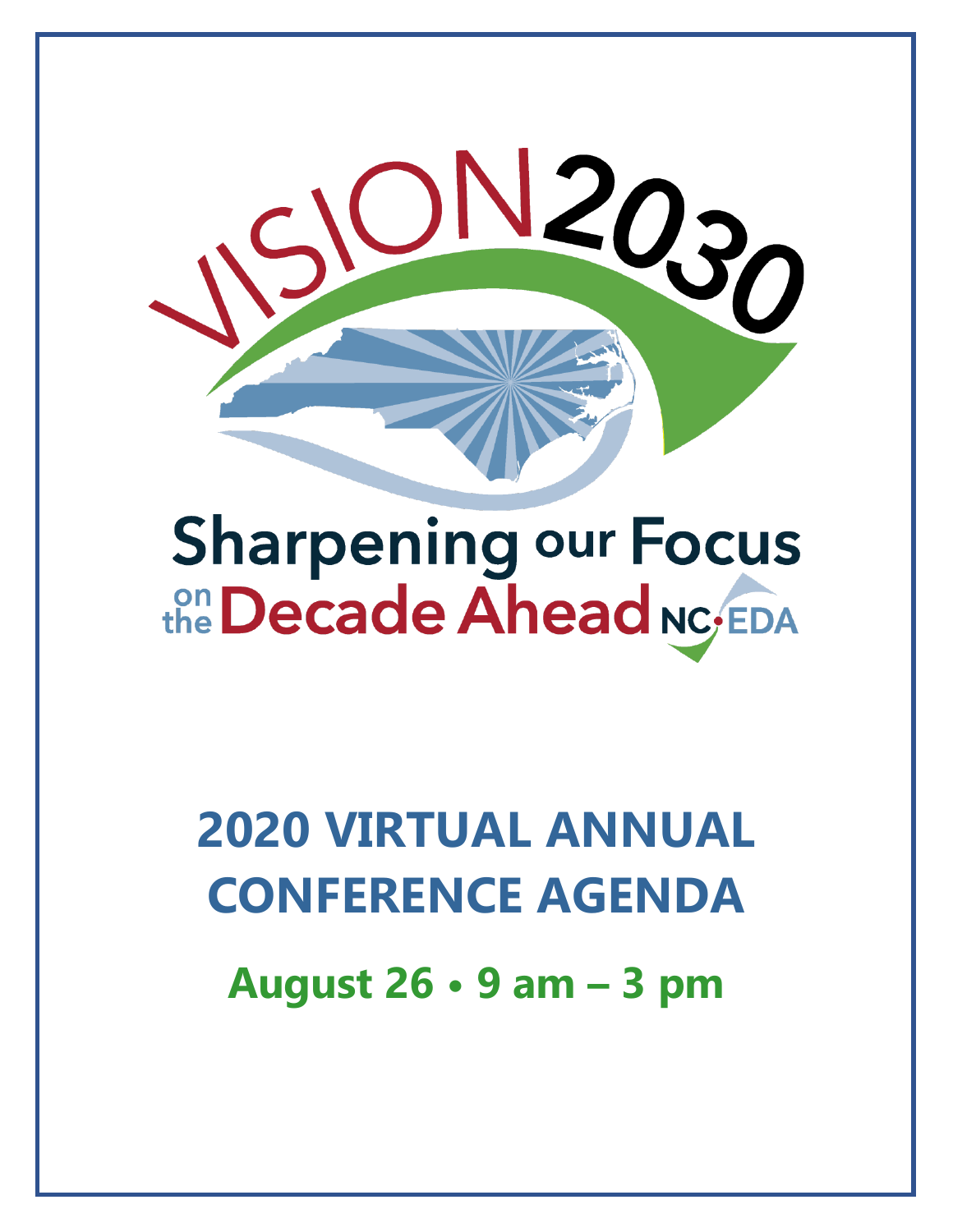#### **GOLD SPONSORS**



**SILVER SPONSORS**

**[WITHERSRAVENEL](https://withersravenel.com/)**

**BRONZE SPONSORS**

**[DRAPER ADEN ASSOCIATES](https://daa.com/) [MVP SOUTHGATE](http://www.mvpsouthgate.com/) [NORTH CAROLINA'S SOUTHEAST](https://www.ncse.org/)**

#### **PROGRAM SPONSORS**

**[AGRACEL](https://agracel.com/) [ALLEN TATE RELOCATION &](https://relocation.allentate.com/)  CORPORATE SERVICES [ALLIANCE CONSULTING ENGINEERS](http://www.alliancece.com/) [BRAND ACCELERATION](https://www.brandaccel.com/) [BURKE DEVELOPMENT INC.](https://burkedevinc.com/) [CLARK NEXSEN](https://www.clarknexsen.com/) [THE EI GROUP](https://ei1.com/) [LS3P ASSOCIATES](https://www.ls3p.com/)**

**[MCGILL ASSOCIATES](https://www.mcgillassociates.com/) [MCKIM & CREED](https://www.mckimcreed.com/) MOORE COUNTY [PARTNERS FOR PROGRESS](https://www.moorebusiness.org/) [SOUTHERN INDUSTRIAL](https://www.southernindustrial.com/)  CONSTRUCTORS [STEWART](http://stewartinc.com/) [THOMAS & HUTTON](https://www.thomasandhutton.com/) [TIMMONS GROUP](http://www.timmons.com/)**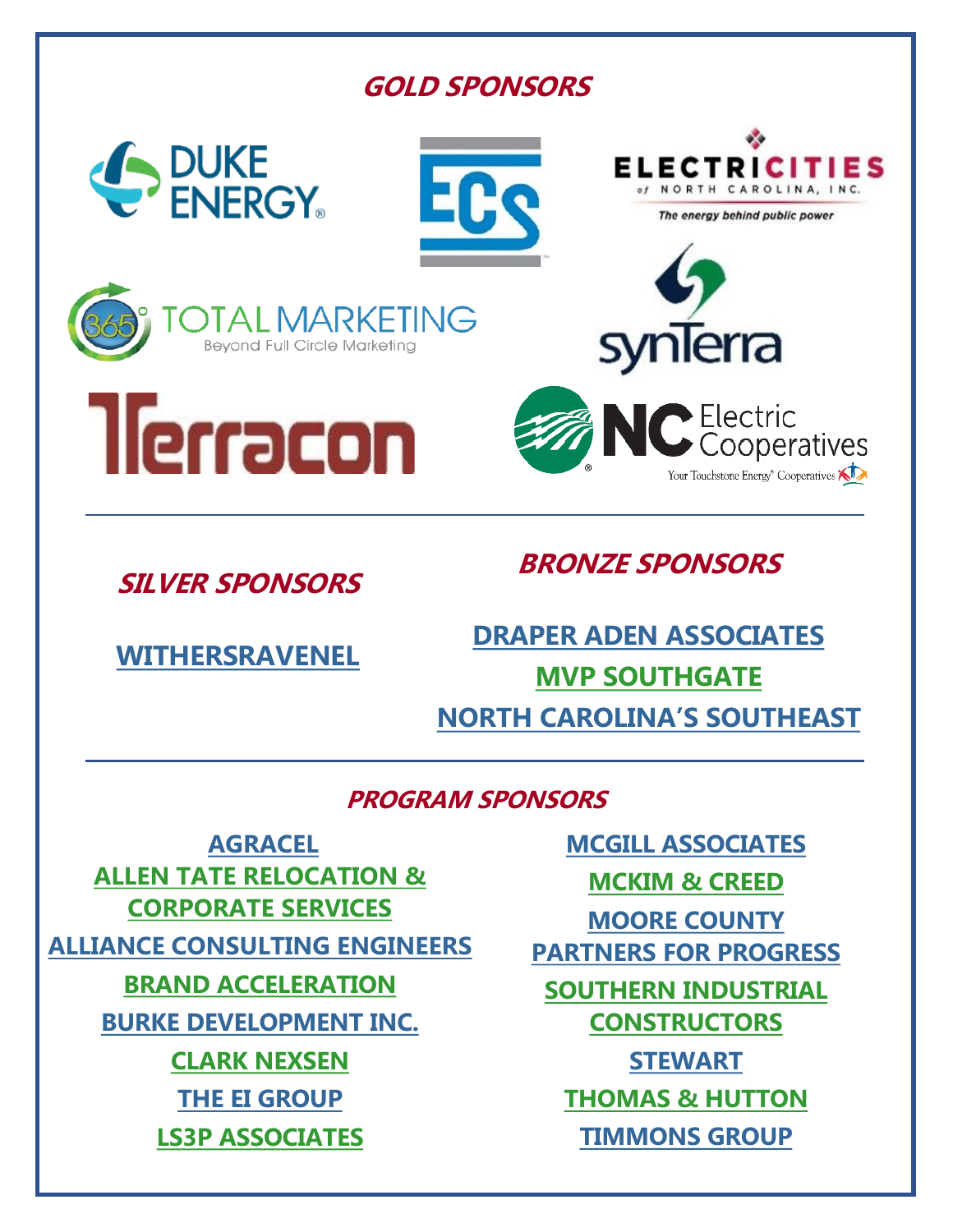## **NCEDA 2020 VIRTUAL ANNUAL CONFERENCE AGENDA Wednesday, August 26**

| $8:30 - 8:55$ am   | <b>SMALL GROUP NETWORKING OPPORTUNITY</b><br><b>Sponsor: DRAPER ADEN ASSOCIATES</b>                                                                                                                                 |
|--------------------|---------------------------------------------------------------------------------------------------------------------------------------------------------------------------------------------------------------------|
| 9 am - Noon        | <b>GENERAL SESSION</b>                                                                                                                                                                                              |
| $9 - 9:25$ am      | <b>Welcoming Remarks / NCEDA Business Session</b><br><b>RANDALL JOHNSON</b><br>NCEDA President / Annual Conference Committee Chair<br>Executive Director, Southeastern Office - North Carolina Biotechnology Center |
|                    | <b>Committee Reports:</b><br>Legislative: Joanna Helms, Committee Chair<br>Professional Development: Josh Hallingse, Committee Chair<br>Research: Crystal Morphis, Committee Chair                                  |
| $9:25 - 9:35$ am   | <b>The Quality of NC Jobs</b><br>Presentation Sponsor: ELECTRICITIES OF NORTH CAROLINA                                                                                                                              |
|                    | <b>TED ABERNATHY</b><br>Managing Partner - Economic Leadership                                                                                                                                                      |
| $9:35 - 9:45$ am   | <b>NC Commerce Update: The State in Motion</b><br>Presentation Sponsor: ECS SOUTHEAST                                                                                                                               |
|                    | THE HONORABLE ANTHONY COPELAND<br>Secretary - North Carolina Department of Commerce                                                                                                                                 |
| $9:45 - 10$ am     | <b>Sector Spotlight: Life Sciences Growing Statewide</b><br><b>BILL BULLOCK</b>                                                                                                                                     |
|                    | Senior Vice President, Statewide Economic Development<br>North Carolina Biotechnology Center                                                                                                                        |
| $10 - 10:10$ am    | Sector Spotlight: Textile Manufacturing - Address New Market Needs<br><b>CARLY BIGI</b><br>Founder & CEO - Laws of Motion PPE                                                                                       |
| $10:10 - 10:30$ am | <b>Assessing Changing Needs with Demographic Shifts</b><br><b>PATRICK BOWEN</b><br>President - Bowen National Research                                                                                              |
| $10:30 - 10:40$ am | <b>Break</b>                                                                                                                                                                                                        |
| $10:40 - 10:50$ am | <b>Strengthening Our Voice; Expanding Our Reach</b><br><b>LAWRENCE BIVINS</b><br>Managing Director, Policy & Public Affairs - NCEDA                                                                                 |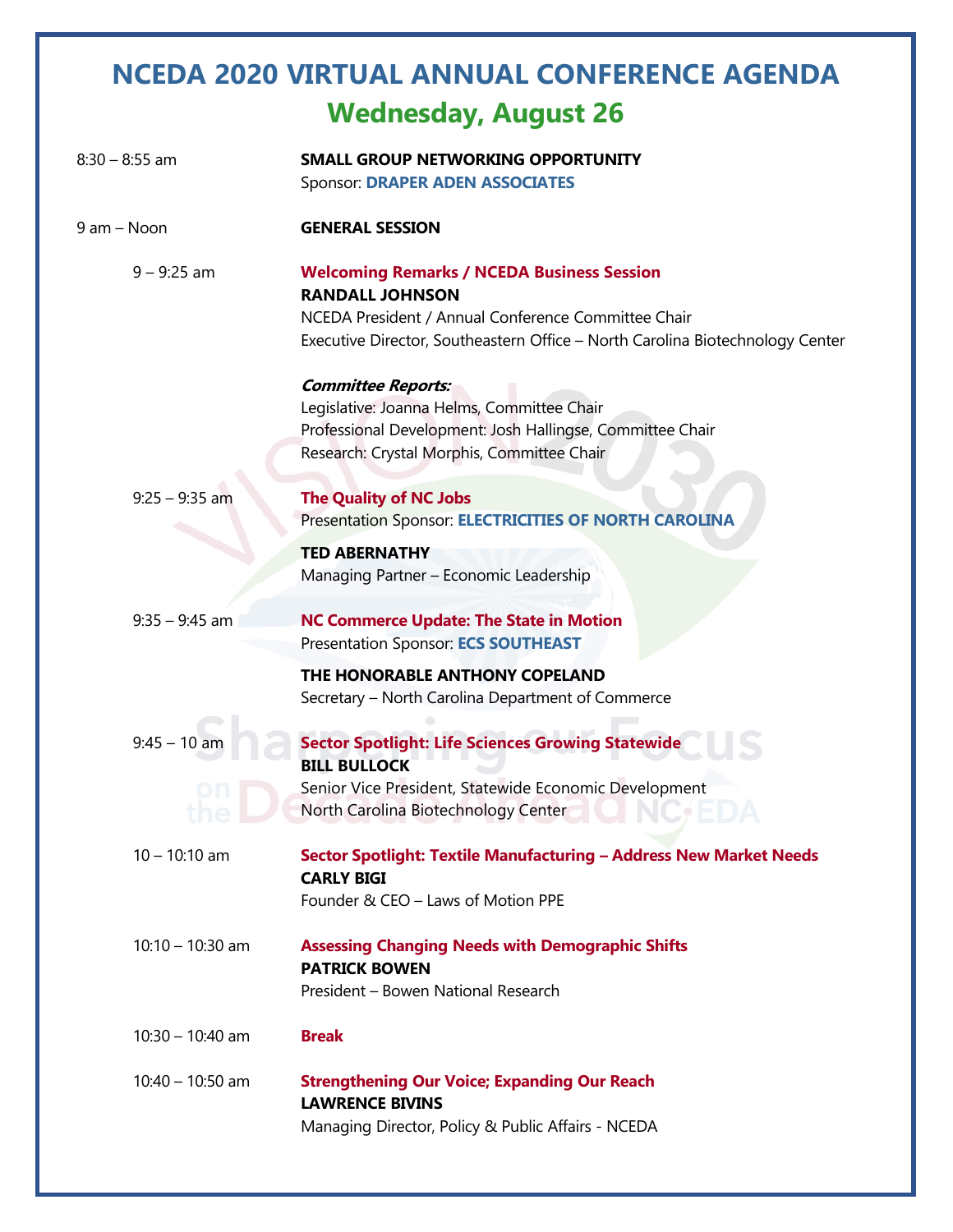### **NCEDA 2020 VIRTUAL ANNUAL CONFERENCE AGENDA Wednesday, August 26**

| $10:50 - 11:10$ am | <b>EDPNC Update: Partnering for Economic Growth</b><br>Presentation Sponsor: DUKE ENERGY<br><b>CHRISTOPHER CHUNG</b><br>CEO - Economic Development Partnership of North Carolina                                           |
|--------------------|----------------------------------------------------------------------------------------------------------------------------------------------------------------------------------------------------------------------------|
| $11:10 - 11:25$ am | <b>Focusing on Regional Growth for Statewide Impact</b><br>Presentation Sponsor: SYNTERRA CORPORATION<br><b>JANET LABAR</b><br>President & CEO - Charlotte Regional Business Alliance                                      |
| $11:25 - 11:40$ am | <b>Increasing Economic Opportunity for Rural Renewal</b><br>Presentation Sponsor: NORTH CAROLINA ELECTRIC COOPERATIVES<br><b>SCOTT HAMILTON</b><br>President & CEO - Golden LEAF Foundation<br><b>NCEDA Past President</b> |
| $11:40 - 11:55$ am | <b>Developing Talent for a Changing World</b><br>Presentation Sponsor: 365 DEGREE TOTAL MARKETING<br><b>DR. MARIA PHARR</b><br>President - South Piedmont Community College                                                |
| 11:55 am - Noon    | <b>Morning Wrap-Up</b><br><b>RANDALL JOHNSON</b><br>NCEDA President / Annual Conference Committee Chair                                                                                                                    |
| Noon - 1 pm        | <b>LUNCH BREAK</b>                                                                                                                                                                                                         |
| 12:30 - 12:55 pm   | <b>SMALL GROUP NETWORKING OPPORTUNITY</b><br><b>Sponsor: MVP SOUTHGATE</b>                                                                                                                                                 |
| $1 - 1:50$ pm      | <b>CONCURRENT BREAKOUT SESSIONS</b><br><b>Breakout Session Sponsor: WITHERS RAVENEI</b>                                                                                                                                    |
|                    | <b>Breakout Session 1: Supply-Chain / Value-Chain Accessibility</b><br><b>JOE MELVIN, Moderator</b><br>Director of Business Development - North Carolina's Southeast                                                       |
|                    | <b>DANA MAGLIOLA</b><br>Logistics and Freight Analyst - North Carolina Department of Transportation                                                                                                                        |
|                    | <b>GERALD PERRITT</b><br>Managing Partner - The Perritt Group                                                                                                                                                              |
|                    | <b>Breakout Session 2: Product Development</b><br><b>CHUCK HEUSTESS</b><br>Executive Director - Bladen County Economic Development                                                                                         |
|                    | <b>ERNIE PEARSON</b><br>Attorney - Nexsen Pruet<br><b>NCEDA Past President</b>                                                                                                                                             |